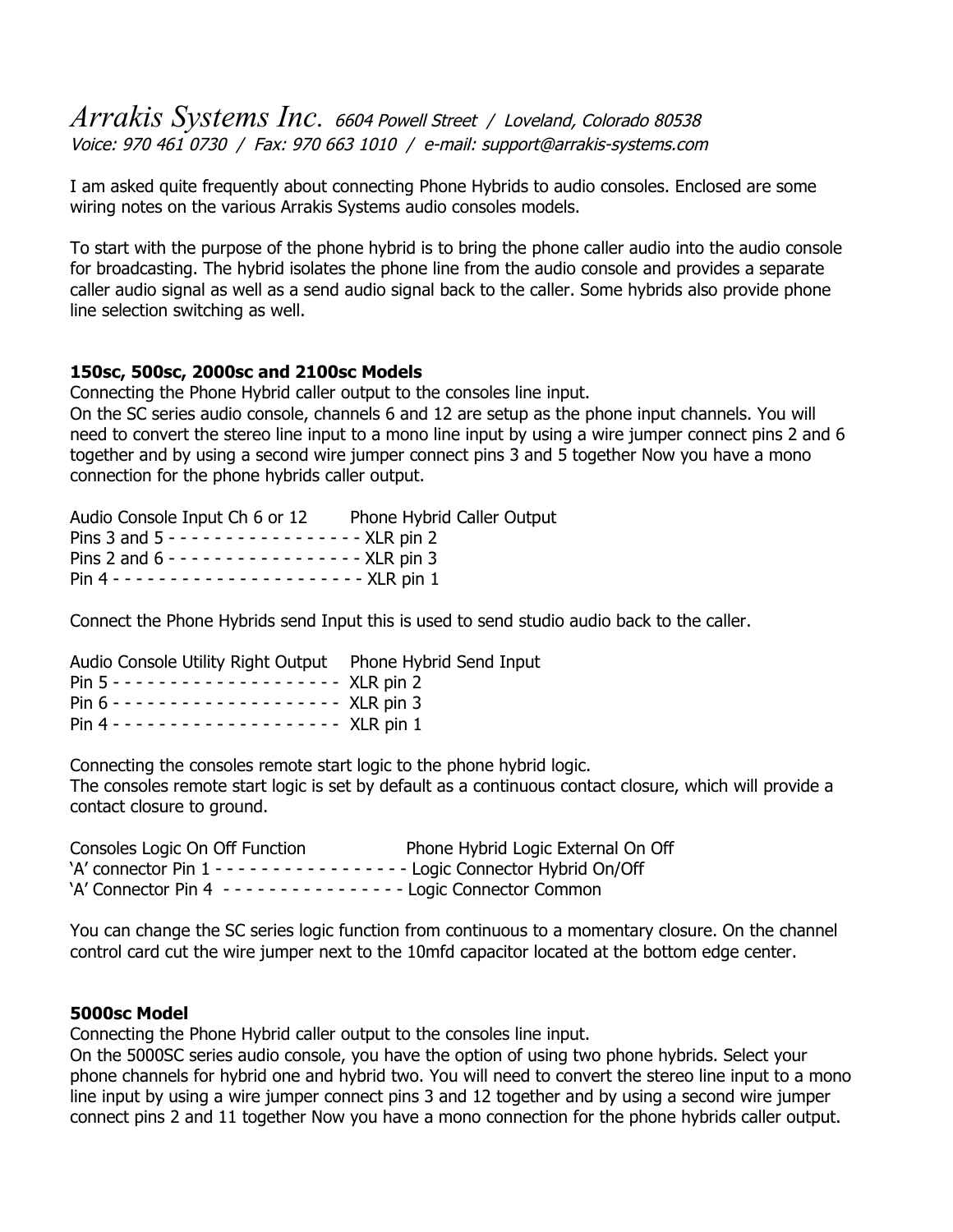Audio Console Input Channels Phone Hybrid Caller Output Pins 3 and 12 - - - - - - - - - - - - - - - - XLR pin 2 Pins 2 and 11 - - - - - - - - - - - - - - - - XLR pin 3 Pin 1 - - - - - - - - - - - - - - - - - - - - - - XLR pin 1

Before using the PM1 input modules that you have designated as the phone channels, you must set up the PM1 as a phone module. To do this remove the PM1 module and select the DIP switches to the proper positions. The dipswitches are located just underneath the Program select switch.

DIP Switch Orientation

[4] – Mix Minus 1 (output to the Utility Left located on output pc board)

- [3] Mix Minus 2 (output to the Utility Right located on output pc board)
- [2] Monitor Mute
- [1] Remote Start / Stop Continuous closure

[4] Mix Minus 1 switch to the left on - right off (turn dipswitch 4 off for phone hybrid one) [3] Mix Minus 2 switch to the left on - right off (turn dipswitch 3 off for phone hybrid two)

Please Note if you do not turn off the program or audition mix minus dipswitches the hybrid caller audio will be fed back to the caller and there by causing an audio feedback noise.

Connect the Phone Hybrids send Input this is used to send studio audio back to the caller.

| Audio Console Utility Left Output Phone Hybrid 1 Send Input  |                                    |
|--------------------------------------------------------------|------------------------------------|
| Audio Console Utility Right Output Phone Hybrid 2 Send Input |                                    |
| Logic On Off Function                                        | Phone Hybrid Logic External On Off |

The consoles remote start stop logic is set by default as a momentary contact closure.

## **1200sc Model**

Connecting the Phone Hybrid caller output to the consoles line input.

On the 1200sc series audio console select your phone input channel. You will need to convert the stereo line input to a mono line input by using a wire jumper on the AMP connector connect pins 8 and 9 together and by using a second wire jumper connect pins 3 and 6 together Now you have a mono connection for the phone hybrids caller output.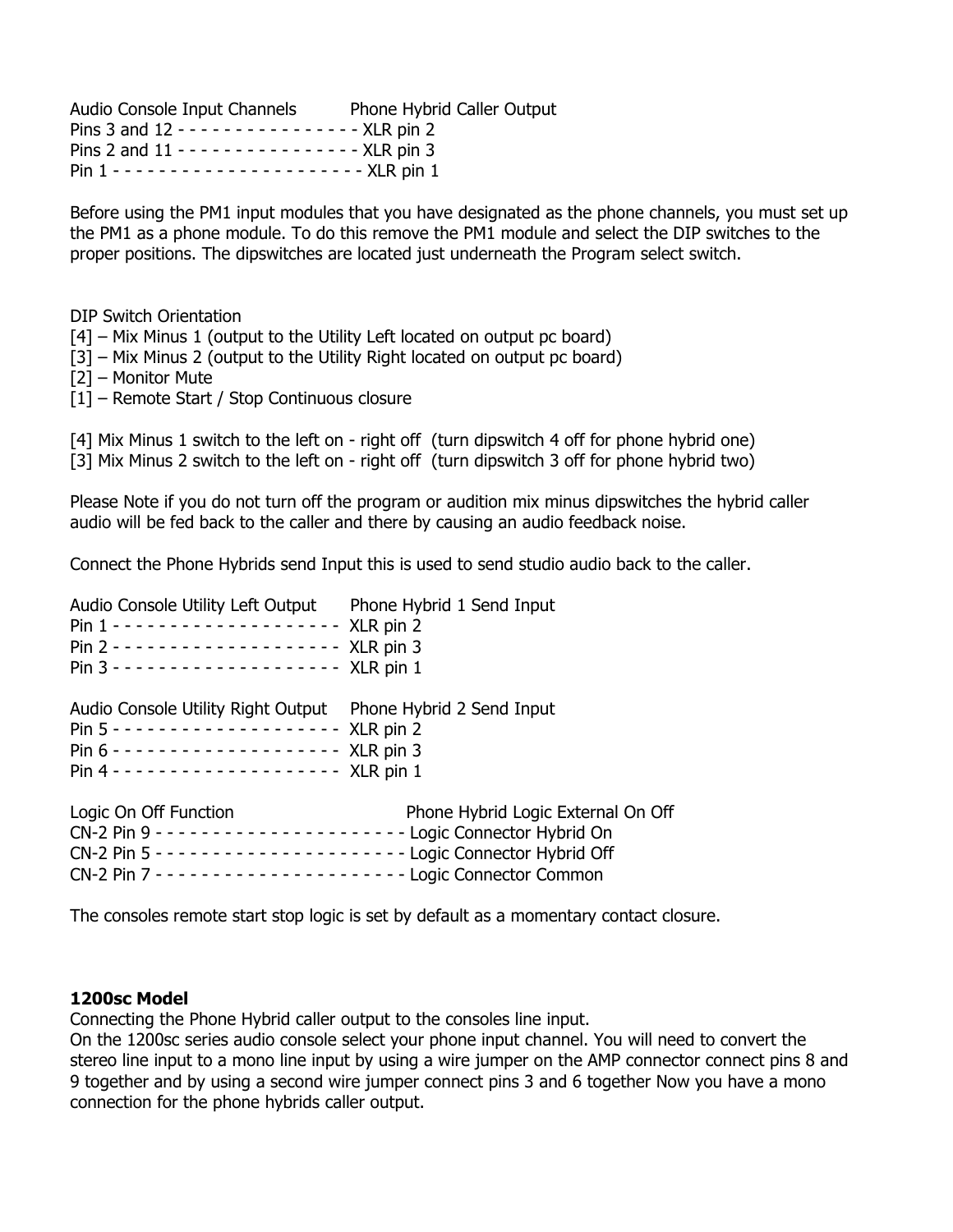| Audio Console Input Channel                              | Phone Hybrid Caller Output |
|----------------------------------------------------------|----------------------------|
| Pins 8 and 9 - - - - - - - - - - - - - - - - - XLR pin 2 |                            |
| Pins 3 and $6 - - - - - - - - - - - - -$ XLR pin 3       |                            |
|                                                          |                            |

| Logic On Off Function | Phone Hybrid Logic External On Off |
|-----------------------|------------------------------------|
|                       |                                    |
|                       |                                    |

The consoles remote start stop logic is set by default as a momentary contact closure.

Before using the 1200sc input channel that you have designated as the phone channel you must set up that input channel as a phone input. To do this remove the mix minus jumper which is located on the input PC board just to the left of the silver program and audition reed relays.

Please Note if you do not remove the mix minus jumper the hybrids caller audio will be fed back to the caller and there by causing an audio feedback noise.

Connect the Phone Hybrids send Input this is used to send studio audio back to the caller.

| Audio Console Mix Minus Output Phone Hybrid Send Input |  |
|--------------------------------------------------------|--|
| CN-3 Pin 7 - - - - - - - - - - - - - - - - XLR pin 2   |  |
| CN-3 Pin 1 - - - - - - - - - - - - - - - - XLR pin 3   |  |
| CN-3 Pin 1 - - - - - - - - - - - - - - - - XLR pin 1   |  |

Note the 1200sc mix minus output is unbalanced however the output signal level is at 0db to +4db and the output impedance is at 600 ohm. I would add a series 100 ohm resistor in series between the CN-3 pin 7 connection and the phone hybrid wiring. This will prevent possible oscillations that could destroy the output IC.

## **12,000sc Model**

Connecting the Phone Hybrid caller output to the consoles line input.

On the 12,000sc series audio console, you have the option of using two phone hybrids. Select your phone channels for hybrid one and hybrid two.

Connect your phone hybrids caller output to the consoles stereo line input channel TPM1 module. Connect to the CN-1 connector for the 'A' input or the CN-2 connector for the 'B' input. Our wiring example is for the connector CN-1 'A' console input.

You will need to convert the stereo line input to a mono line input by using a wire jumper. On the AMP connector CN-1 connect pins 8 and 9 together and by using a second wire jumper connect pins 3 and 6 together Now you have a mono connection for the phone hybrids caller output.

| Audio Console Input Channel TPM1                              | Phone Hybrid Caller Output |
|---------------------------------------------------------------|----------------------------|
| CN-1 Pins 8 and 9 - - - - - - - - - - - - - - - - - XLR pin 2 |                            |
| CN-1 Pins 3 and 6 - - - - - - - - - - - - - - - - - XLR pin 3 |                            |
|                                                               |                            |

| Logic On Off Function | Phone Hybrid Logic External On Off |
|-----------------------|------------------------------------|
|                       |                                    |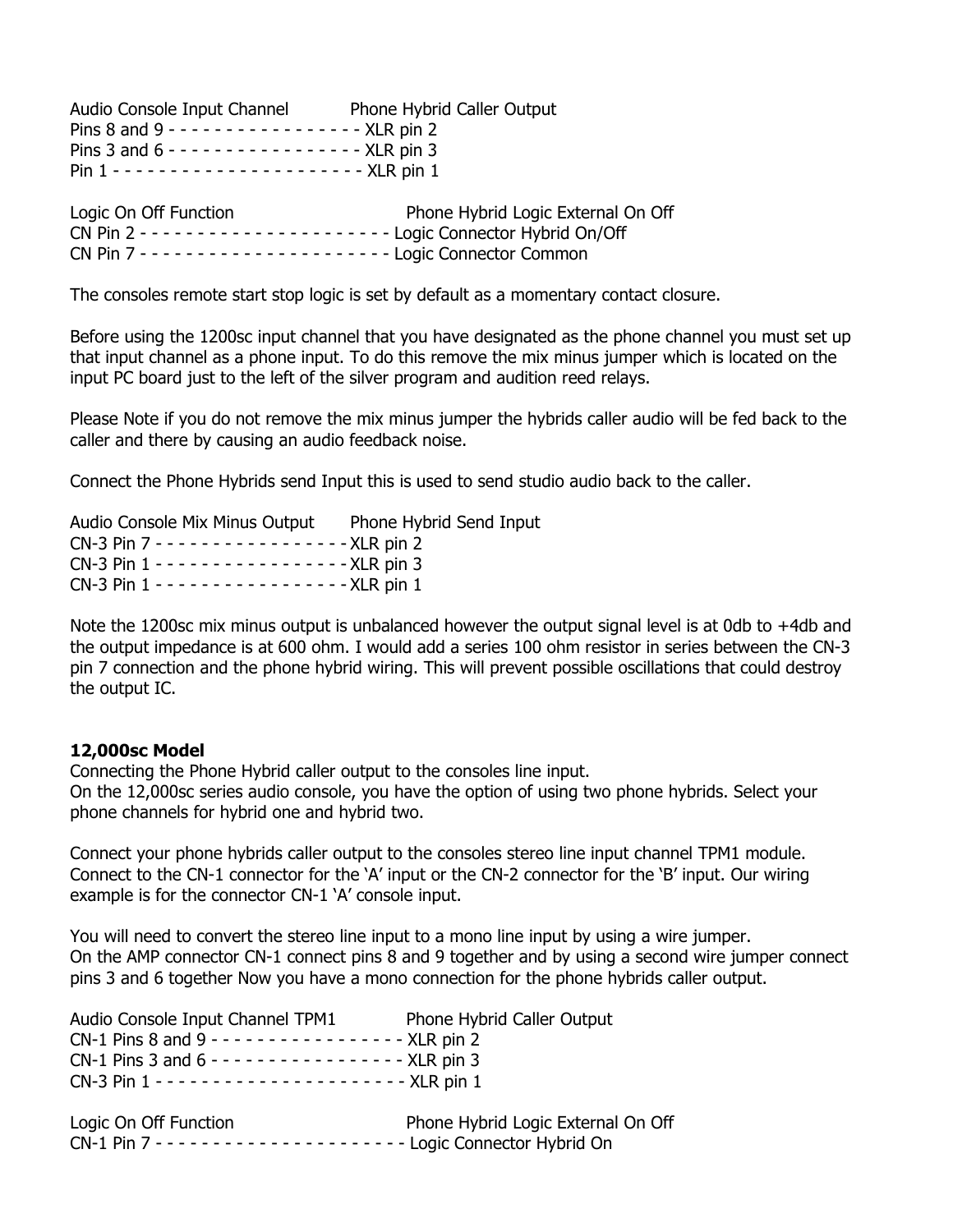The consoles remote start stop logic is set by default as a momentary contact closure.

If you need a continuous contact closure for the hybrid set the modules logic function as follows. DIP Switch 4

[1] Switch 1 off [2] Switch 2 on [3] Switch 3 on [4] Switch 4 on

Wiring the phone hybrid for the continuous logic function. Logic On Off Function **Phone Hybrid Logic External On Off** CN-1 Pin 5 - - - - - - - - - - - - - - - - - - - - - - Logic Connector Hybrid On/Off CN-1 Pin 2 - - - - - - - - - - - - - - - - - - - - - - Logic Connector Common

For the second phone hybrids caller output use a different input channel and wire it by using the example above.

Before using the TPM1 input modules that you have designated as the phone channels, you must set up the TPM1 as a phone module. To do this remove the TPM1 module and select the DIP switches to the proper positions. Find dipswitch one it is located just underneath the input trimpots.

DIP Switch 1 [1] [2] [3] [4]

1. Program Mix Minus switch up on down off (turn dipswitch 1 off for phone hybrid one)

2. Audition Mix Minus switch up on down off (turn dipswitch 2 off for phone hybrid two)

Please Note if you do not turn off the program or audition mix minus dipswitches the hybrid caller audio will be fed back to the caller and there by causing an audio feedback noise.

Connect the Phone Hybrids send Input this is used to send studio audio back to the caller.

TOB-1 Program Mix Minus Output Phone Hybrid One Send Input

| CN-3 Pin 8 - - - - - - - - - - - - - - - - XLR pin 2 |  |
|------------------------------------------------------|--|
| CN-3 Pin 1 - - - - - - - - - - - - - - - - XLR pin 3 |  |
| CN-3 Pin 1 - - - - - - - - - - - - - - - - XLR pin 1 |  |

TOB-1 Audition Mix Minus Output Phone Hybrid Two Send Input CN-3 Pin 3 - - - - - - - - - - - - - - - - - XLR pin 2 CN-3 Pin 1 - - - - - - - - - - - - - - - - - XLR pin 3 CN-3 Pin 1 - - - - - - - - - - - - - - - - - XLR pin 1

Note the 12,000sc mix minus output is unbalanced however the output signal level is at 0db to  $+4$ db and the output impedance is at 600 ohm. I would add a series 100 ohm resistor in series between the CN-3 pin 8 connection and the phone hybrid wiring. Do the same for the Audition mix minus as well. This will prevent possible oscillations that could destroy the output IC.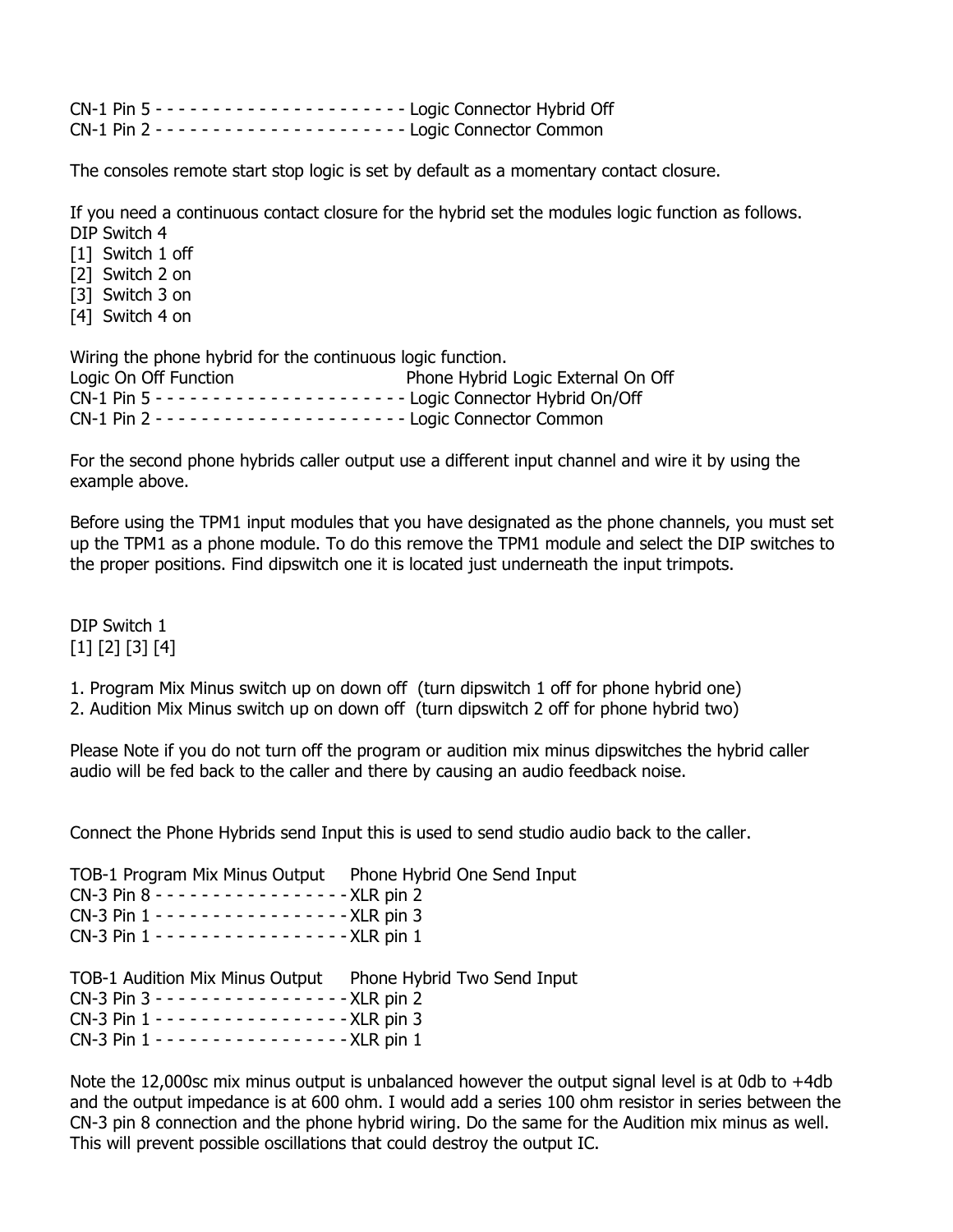# **12,000sc TPH1 Telephone Module Wiring**

This module adds additional inputs to your phone hybrids as well as the ability to talk to the caller off air. Plug in your TPH1 module into the 12,000 TMF mainframe usually on the right hand side just to the right of your last TPM1 line input module position. Below is the information to connect the TPH1 to the 12,000 series audio console.

| 12,000 Console<br>Microphone Channel | <b>TPH1 Module</b> | Purpose                              |
|--------------------------------------|--------------------|--------------------------------------|
| $CN-3$ pin 4                         | $CN-1$ pin 9       | Prefader announcer microphone audio. |
| $CN-3$ pin $1$                       | NC.                | Shield for the jumper wire only.     |
| <b>TOB-1 Output Module</b>           |                    |                                      |
| $CN-2$ pin $8$                       | $CN-1$ pin 5       | Program Mix- audio to caller.        |
| $CN-2$ pin $1$                       | $CN-1$ pin 2       | Program Mix- audio common.           |
| $CN-2$ pin 3                         | $CN-2$ pin 9       | Audition Mix- audio to caller.       |
| $CN-2$ pin $1$                       | $CN-1$ pin 2       | Audition Mix- audio common.          |
| Phone Hybrid Caller Output           |                    |                                      |
| XLR pin 2                            | $CN-1$ pin $8$     | Caller audio output.                 |
| XLR pin 1                            | $CN-1$ pin 3       | Caller audio output common.          |
| XLR pin 3                            | <b>NC</b>          |                                      |

Connect the Phone Hybrid Caller output to the TPH1 module as shown above as well as your designated Phone channel TPM1 input. This is a stereo line input so you will need to connect the input wiring in mono. To do this Jumper CN-1 pin 9 to pin 8 this is your (+) input. Jumper CN-1 pin 3 to pin 6 this is your (-) input. You will now feed both the left and right input channels your caller audio.

| Phone Hybrid Send Input |              |                            |
|-------------------------|--------------|----------------------------|
| XLR pin 2               | $CN-3$ pin 5 | Send audio back to caller. |
| $XLR$ pin 3             | $CN-3$ pin 2 | Send audio back to caller. |
| $XLR$ pin 1             | NC.          | Audio ground.              |

Take the phone hybrid audio ground from the XLR pin 1 to the audio ground of the console. This may be connect to the back rail chassis or to the TOB-1 audio ground found on pin 1 of either CN-1, CN-2 or CN-3

The send back audio is selected by the TPH-1 select switch. Position 1 Red button is the announcer audio sent back to the caller. Position 2 White button is the Program Mix- from the console. Position 3 Black button is the Audition Mix- from the console. Position 4 Gray button is the External audio 1 input.

Position 5 Gray button is the External audio 2 input.

External 1 and 2 inputs are used for custom mix minus sub mixes and may be connected to equipment external to the audio console.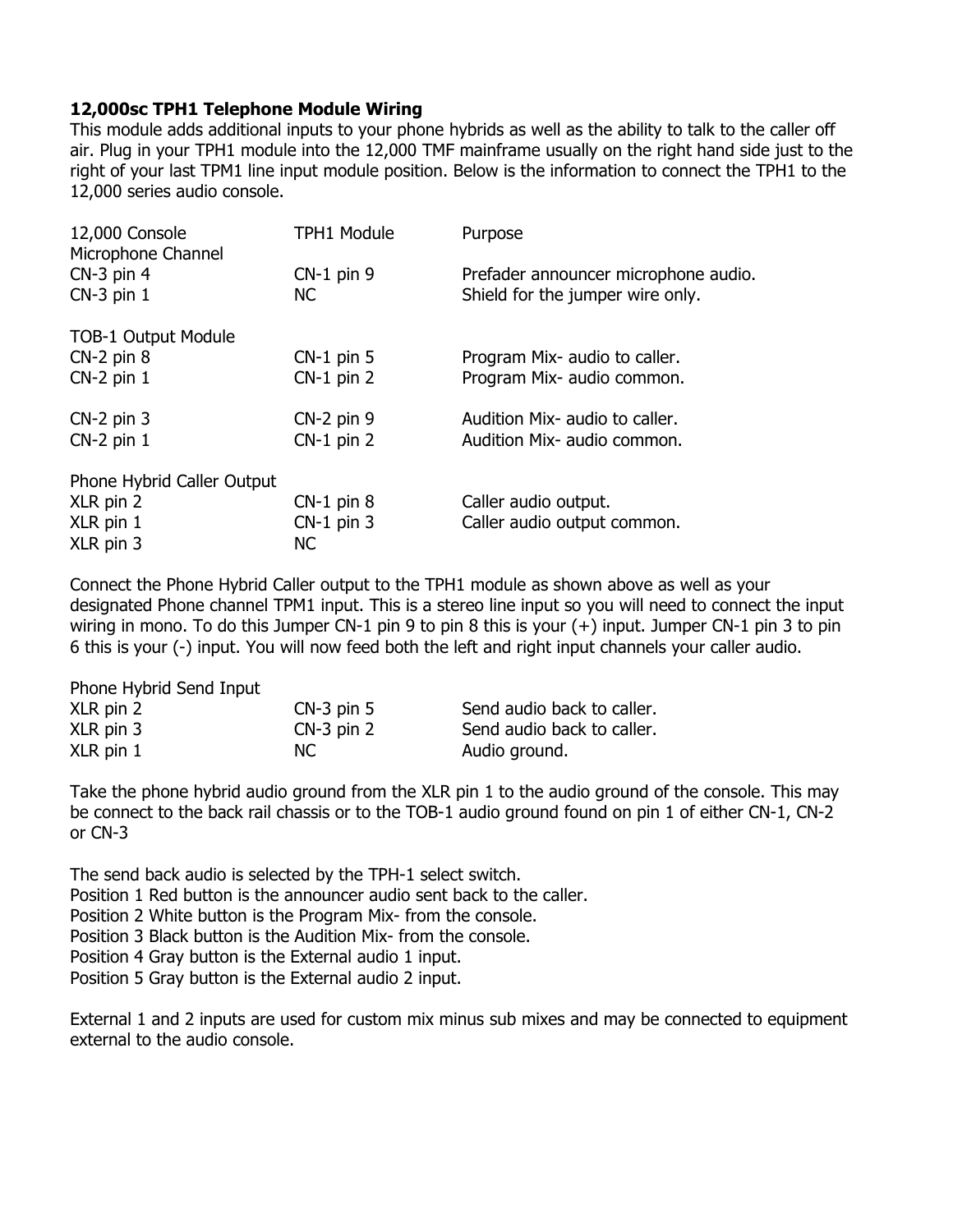## **The following models Nova, Xmixer and Revolution are Digital audio consoles.**

To use their phone channels, you must set up the consoles by using the setup software. This software was provided with the console and each model has it's own version of this setup software. You will need a PC to connect to the audio consoles Com Port. For more detail on using the setup software, refer to the setup CD or email us at support@arrakis-systems.com.

## **Nova Digital Model**

Connecting the Phone Hybrid caller output to the consoles line input. On the Nova series audio console, you have the option of using two phone hybrids. Select your phone channels for hybrid one and hybrid two operation.

Connect your phone hybrids caller output to the consoles stereo line input channel RCA jacks. You will need to convert the stereo line input to a mono line input by using a RCA Y adaptor cord.

Audio Console Input Channel Phone Hybrid Caller Output Center post of RCA plug - - - - - - - - - XLR pin 2 No connection  $- - - - - - - - - - -$  - XLR pin 3 Outside of RCA plug - - - - - - - - - - - XLR pin 1

| Logic On Off Function | Phone Hybrid Logic External On Off |
|-----------------------|------------------------------------|
|                       |                                    |
|                       |                                    |
|                       |                                    |

In the example above we are using channel 10 as the phone channel you may assign any channel 2 through 10 as the phone channel. For other logic wiring refer to page 3-12 in the manual.

For the second phone hybrids caller output use a different input channel and wire it by using the example above.

Before using the input channels that you have designated as the phone channels, you must set up the Nova console by using the setup software. This software was provided with the unit. For more detail on using the setup software, refer to the setup CD or email us at support@arrakis-systems.com.

Please Note if you do not select the phone channels with the setup software the phone hybrid will not get any send audio from the console.

For the second phone hybrids caller output use a different input channel and wire it by using the example above.

Connect the Phone Hybrids send Input this is used to send studio audio back to the caller.

| Mix Minus 1 Output                                    | Phone Hybrid One Send Input |
|-------------------------------------------------------|-----------------------------|
| Center post of RCA plug $- - - - - - -$ XLR pin 2     |                             |
| Outside of RCA plug - - - - - - - - - - - - XLR pin 3 |                             |
| Outside of RCA plug - - - - - - - - - - - - XLR pin 1 |                             |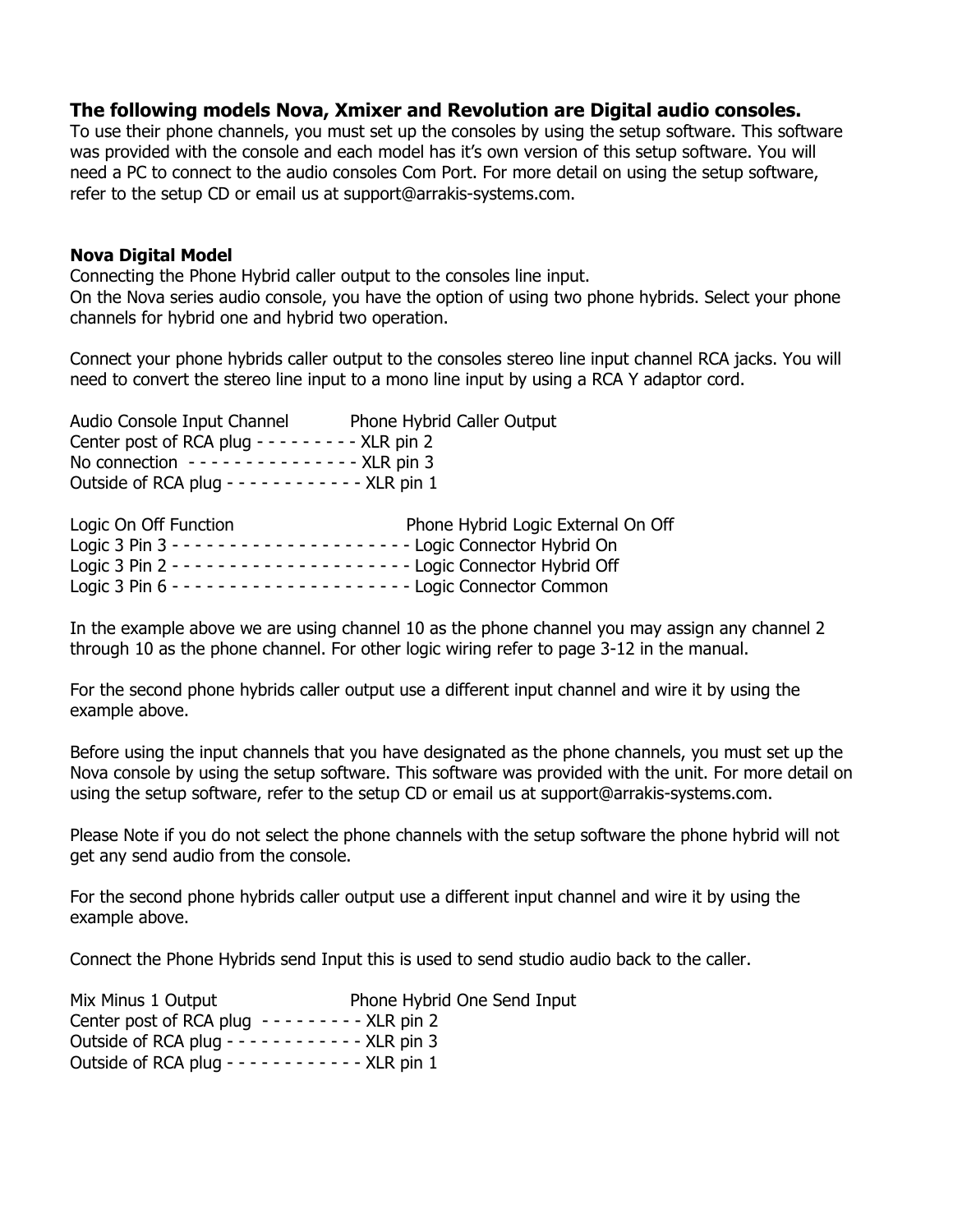Mix Minus 2 Output Phone Hybrid Two Send Input Center post of RCA plug  $- - - - - - -$  XLR pin 2 Outside of RCA plug - - - - - - - - - - - - XLR pin 3 Outside of RCA plug - - - - - - - - - - - XLR pin  $1$ 

The output level on the Nova audio console is at –10db to 0db please adjust your phone hybrids send input to the proper input level.

#### **Xmixer Digital Model**

Connecting the Phone Hybrid caller output to the consoles line input.

Connect your phone hybrids caller output to the consoles analog stereo line input channel. Connect to any analog channel 3 through 12. This is a digital audio console so for the phone hybrid audio do not use any of the digital inputs.

You will need to convert the stereo line input to a mono line input by using a wire jumper. On the AMP connector connect pins 1 and 3 together and by using a second wire jumper connect pins 2 and 4 together Now you have a mono connection for the phone hybrids caller output.

| Audio Console Input Channel                                  | Phone Hybrid Caller Output                                                   |
|--------------------------------------------------------------|------------------------------------------------------------------------------|
| $(+)$ Pins 1 and 3 - - - - - - - - - - - - - - - - XLR pin 2 |                                                                              |
| (-) Pins 2 and 4 - - - - - - - - - - - - - - - - XLR pin 3   |                                                                              |
|                                                              |                                                                              |
|                                                              |                                                                              |
| Logic On Off Function                                        | Phone Hybrid Logic External On Off                                           |
|                                                              | Line Input Pin 7 - - - - - - - - - - - - - - - - - Logic Connector Hybrid On |
|                                                              |                                                                              |
|                                                              | Line Input Pin 5 - - - - - - - - - - - - - - - - - Logic Connector Common    |

The consoles remote start stop logic is set by default as a momentary contact closure, which will provide a contact closure to ground.

Before using the input channel that you have designated as the phone channel, you must set up the Xmixer console by using the setup software. This software was provided with the unit. For more detail on using the setup software, refer to the setup CD or email us at support@arrakis-systems.com.

Please Note if you do not select the phone channels with the setup software the phone hybrid will not get any send audio from the console.

Connect the Phone Hybrids send Input this is used to send studio audio back to the caller.

| Mix Minus Output                                        | Phone Hybrid Send Input |
|---------------------------------------------------------|-------------------------|
| $(+)$ Pin 1 - - - - - - - - - - - - - - - - - XLR pin 2 |                         |
| $(-)$ Pin 2 - - - - - - - - - - - - - - - - - XLR pin 3 |                         |
| (GND) Pin 5 - - - - - - - - - - - - - - - XLR pin 1     |                         |